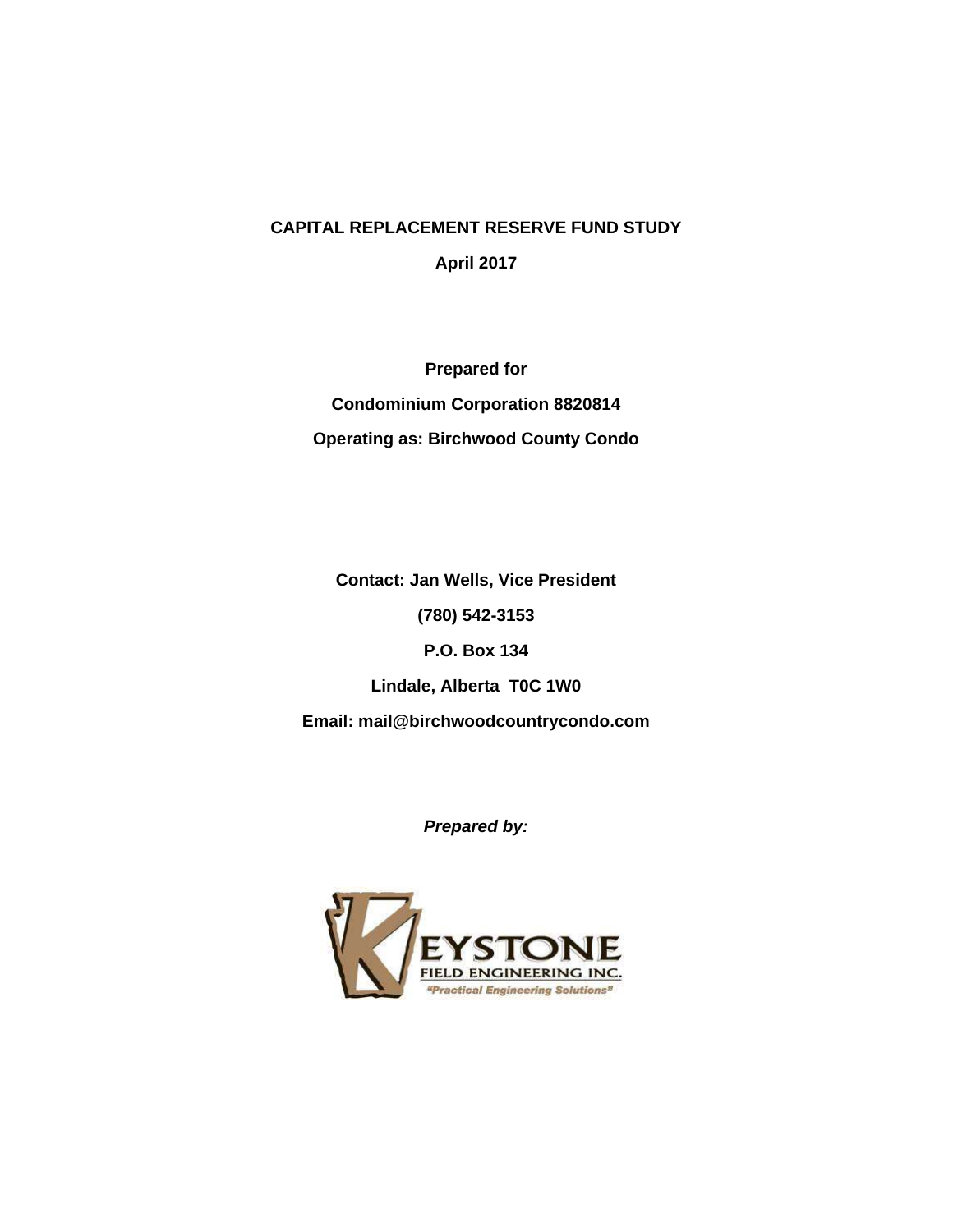# **Table of Contents**

| 1.0 PERSON RESPONSIBLE FOR PERFORMANCE OF THE STUDY 3 |  |
|-------------------------------------------------------|--|
|                                                       |  |
|                                                       |  |
|                                                       |  |
|                                                       |  |
|                                                       |  |
|                                                       |  |
|                                                       |  |
|                                                       |  |
|                                                       |  |
|                                                       |  |
|                                                       |  |
|                                                       |  |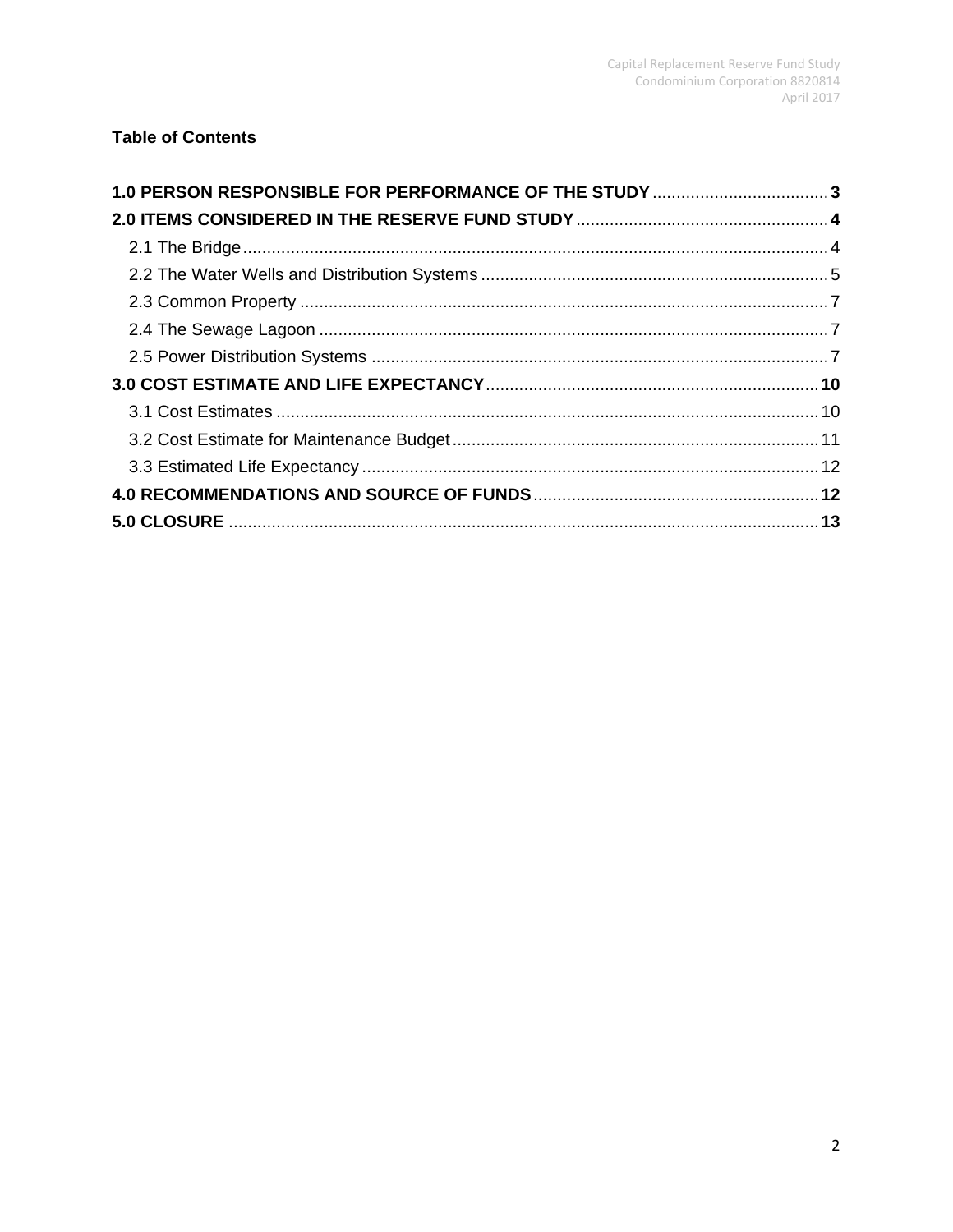# **1.0 PERSON RESPONSIBLE FOR PERFORMANCE OF THE STUDY**

Keystone Field Engineering Inc. was commissioned to update the existing Reserve Fund Study for Birchwood Country Condo (Condominium Corporation No. 8820814). This development is located at NE19-49-05 W5M.

This property is a BARE LAND CONDOMINIUM complex consisting of approximately 171 lots of neighbourhood single-family homes. All lots within the property lines vary in size (see Figure 1).

Karrie Jones of Keystone Field Engineering is an Architectural Technologist, registered with The Association of Science and Engineering Professionals of Alberta (ASET). She is not an employee, agent, or associate with the Corporation, its manager or maintenance provider.



**Figure 1: Overview of Condo Lots**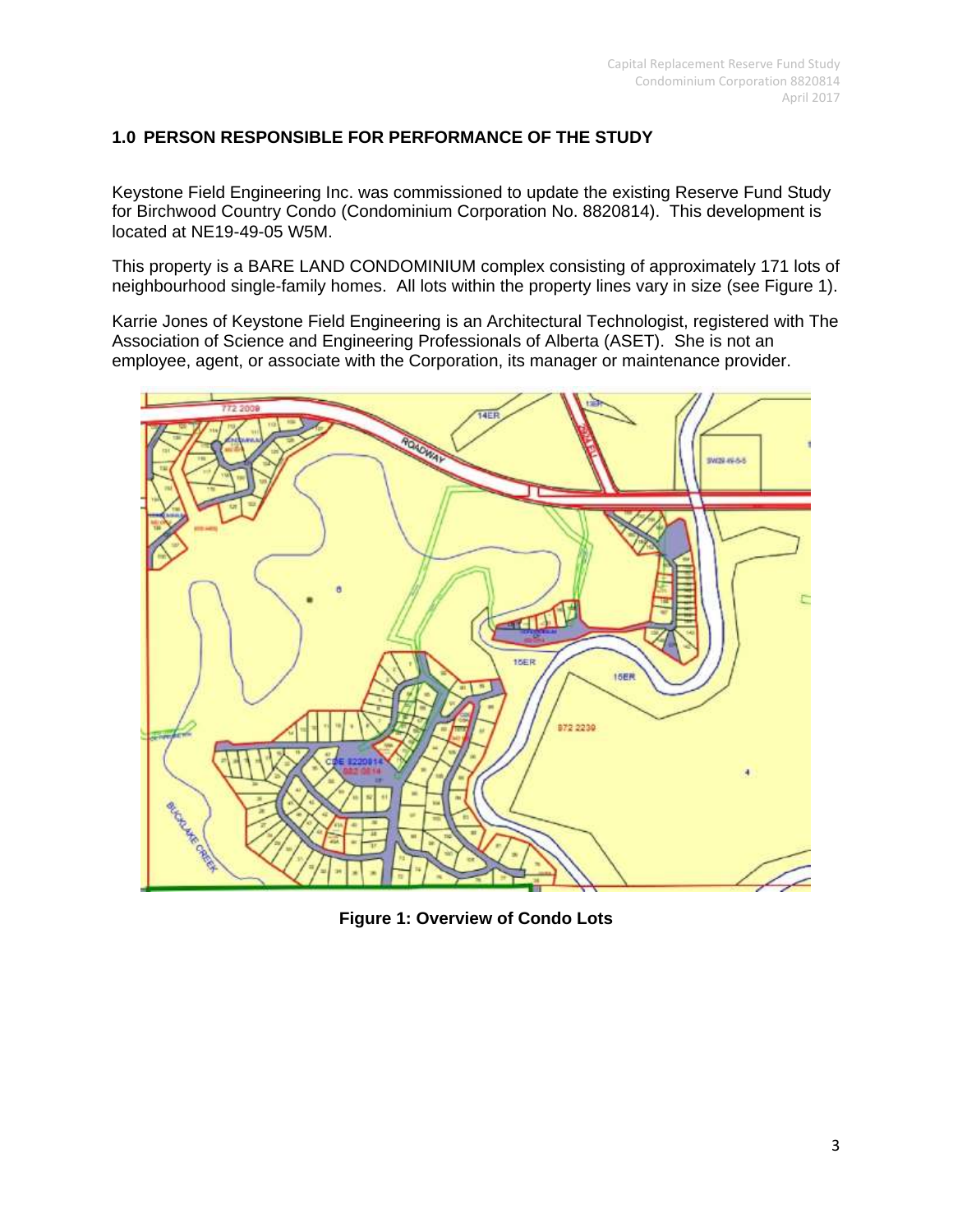# **2.0 ITEMS CONSIDERED IN THE RESERVE FUND STUDY**

## **2.1 The Bridge**

There are some minor repairs anticipated in 2017. Some of the repairs include:

1. The guard rail metal sleeve has been damaged and needs repairing to keep the guard rail from falling into the creek (see Figure 2).



**Figure 2: Sleeve needing repairs**

- 2. Surface deck boards are in need of replacement on the North and South ends. Repeated vehicle impact on the deck surface should be monitored yearly and allow for a depreciation of approximately  $\frac{3}{4}$ . If the deck boards become brittle and flake off, they should be changed earlier than scheduled.
- 3. Bumper Pads are generally in decent shape but are starting to show wear. In particular, the bumper pad at the North end is in poor shape (see Figure 3) and requires replacement in the upcoming year. The remainder of the bumper pads need to be monitored yearly.



**Figure 3: Bumper Pad to be replaced**

4. Drainage at each end of the bridge shall be directed away from the deck surface. Avoid any water runoff from accessing the bridge deck. This will help with the longevity of the bridge deck. The redirection of native soil swales can be gravel or seeded with grass to help with erosion, etc.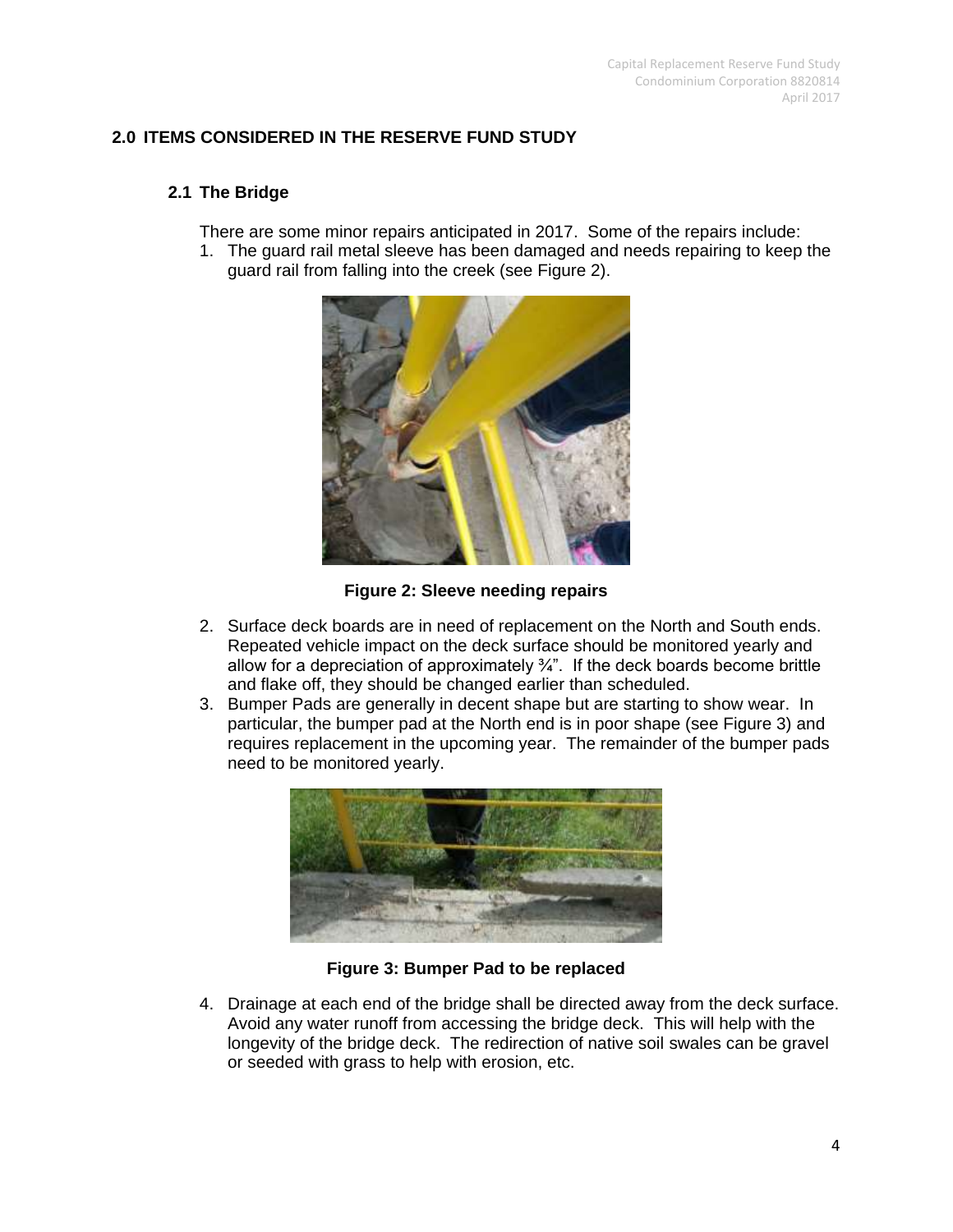5. Vegetation around the bridge needs to be removed. This can be a safety issue for vehicles entering/existing the bridge, as well as it can undermine the structure if the trees/shrubs get larger.

In general, the bridge including the piers, girders, abutments and bolting are in good shape. Routine maintenance and minor repairs have been carried out over the years and are recommended to continue.

Routine work like painting, snow removal, maintenance, etc. is covered by the maintenance budget.

#### **2.2 The Water Wells and Distribution Systems**

At the present time, the Condominium Corporation has four water wells; one located in Cedar Glen, two in Willow Ridge near the new Office/Muster Station, and one in Aspen Grove. There are three separate, independent water supply systems with chlorination for each well and water meters. The water wells and the distribution systems are maintained every day, and are in good working order.

Cedar Glen has a water distribution system with only one well, which supplies all of Oak Place, and Cedar Glen residences (approximately 25 lots). At the time of field review, there was comment from the Board that they have been using an extremely large amount of water. Investigation of the water leak is a priority at this time. Water mains in this area were installed back in approximately 1988-1992. These lines will most likely need to be replaced over the years if there are more leaks, water demand becomes larger, etc.

Repairs recommended for Cedar Glen are:

- 1. Hire a third party company to find the water leak (this has been started and completed in September/October 2016).
- 2. Increase the water distribution building to accommodate more space for the existing equipment. The water tank is spanning over a large hole and the only support under the tank is plywood. An addition of approximately 6' x 12' would be recommended.
- 3. Ventilate the building with two mental gable vents as shown in Figure 4 (or equivalent).



**Figure 4: Metal gable vent**

4. Maintenance is required on the eaves of the building to keep rodents, birds and other animals out of the insulation. Screens could be used on the eaves or soffit installed.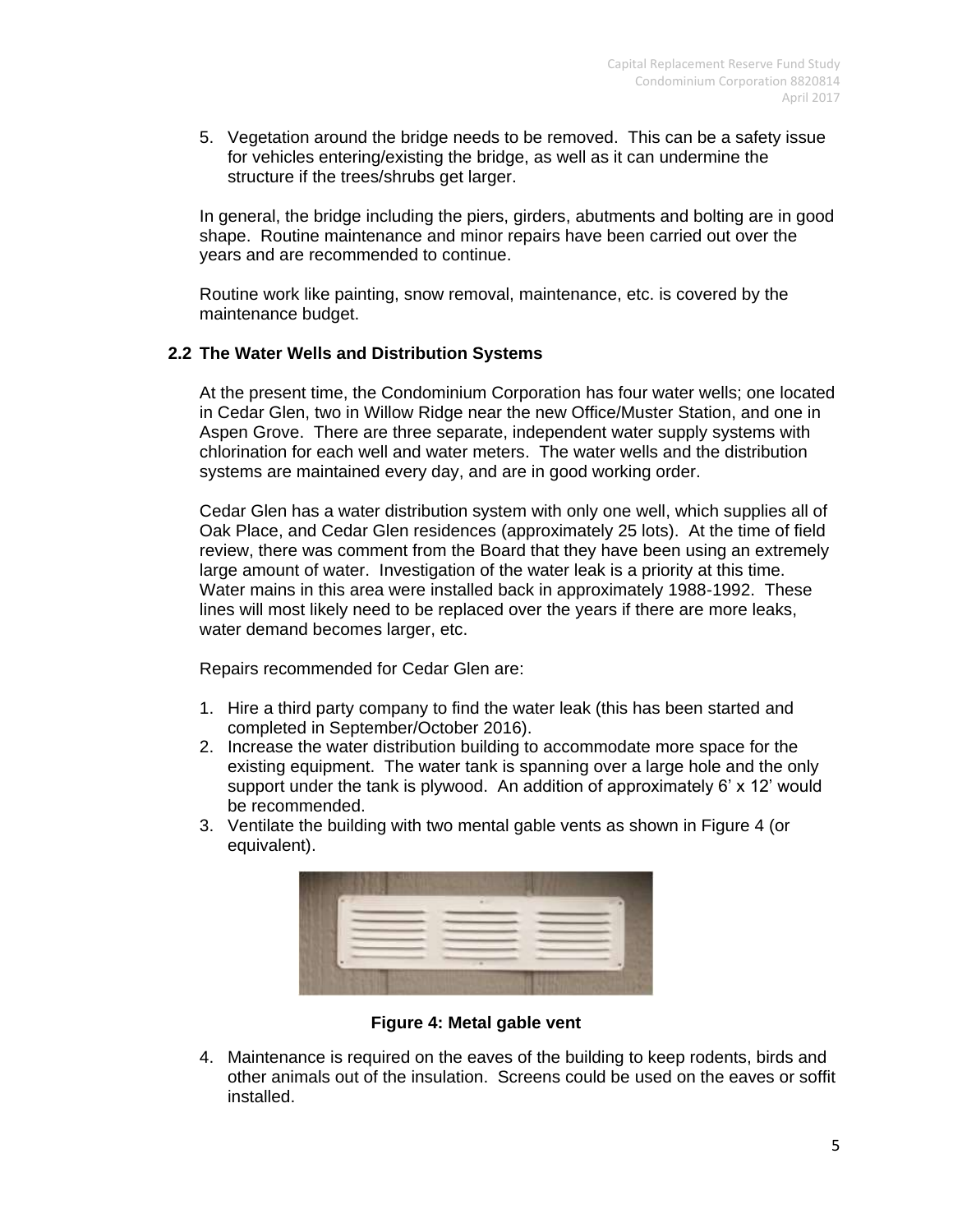- 5. For costs savings and less time replacing the heaters, it is recommended that an electric panel heater that is suitable for wet locations be installed in replacement of the portable space heaters.
- 6. Due to the age of this particular water system, it may need replacement over the next five years.

It was recommended by Alberta Environment that the holding tank be increased. No documentation was supplied by Alberta Environment, therefore the upgrade to the system has not been sourced or priced.

Willow Ridge has two water wells with its own distribution system and it services approximately 121 lots. The well house was built in 2005 and new pumps installed for the well. There is a natural gas heater that has been installed in the building to replace the electric space heaters. The shingles on the well house are approximately 11 years old and appear to have some wear starting on the bottom edges.

Repairs recommended for Willow Ridge are:

- 1. Monitoring system for the interior as the methane smell is very strong. Existing ventilation of the building may not be doing the proper job needed. A mechanical contractor may need to be consulted on the existing ventilation.
- 2. Shingles may need to be replaced in the next five years.
- 3. For costs savings and less time replacing the heaters, it is recommended that an electric panel heater that is suitable for wet locations be installed in replacement of the portable space heaters.

Aspen Grove distribution system has one well with its own distribution system that services approximately 25 lots. The well house was built in 2005, and new pumps were installed for the well and degassing system. Well house appears to be in good shape.

Repairs recommended for Aspen Grove are:

- 1. For costs savings and less time replacing the heaters, it is recommended that an electric panel heater that is suitable for wet locations be installed in replacement of the portable space heaters.
- 2. Ventilate the building with two mental gable vents as shown in Figure 4 (or equivalent).

Repairs are budgeted and carried out as part of the regular maintenance program, and no reserve fund has to be provided (see 3.2 – Cost Estimate for Maintenance Budget). It is the responsibility of the Board to make the executive decision to include all or partial repairs in the reserve fund.

The individual that is in charge of maintaining the water distribution and chlorination systems according to Alberta Environment guidelines is Rod Yakubow, Box 119, Lindale, Alberta, T0C 1W0, (780)542-1223.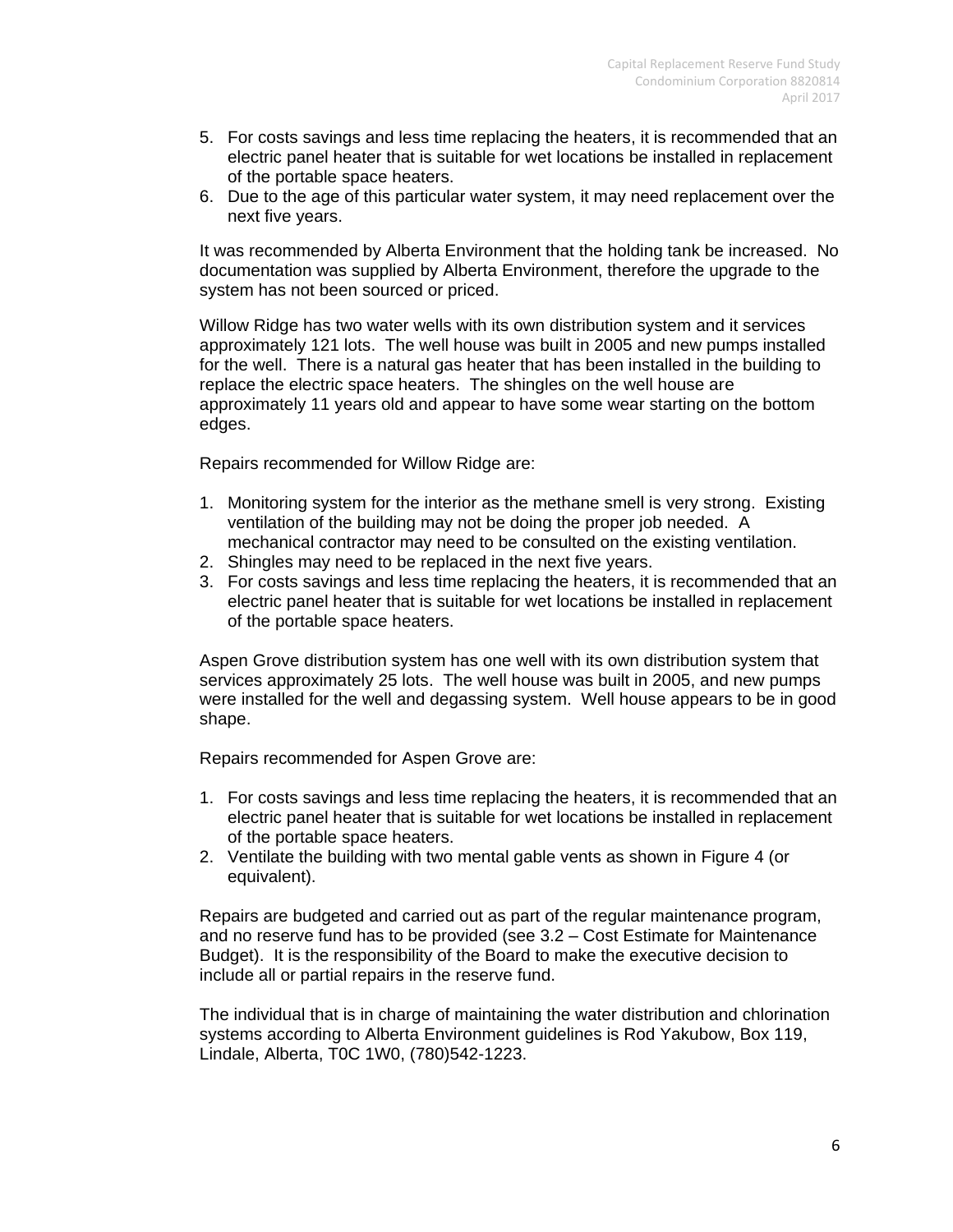### **2.3 Common Property**

The Condominium Corporation is responsible for maintaining any recreational facilities (office/muster station), roadways, and equipment used in connection with the common property, common facilities or other assets of the Corporation. There is a laundry/washroom facility, which in the past was provided on a seasonal basis, but has now been removed as a functioning facility. Maintenance was covered by the annual budget, and no provisions for the Reserve Fund were made. Since this is a "BARE LAND CONDOMINIUM", the Condominium Corporation has no commitments for the privately owned parcels and structures.

The Board shall create and maintain by Common Expense levy for the purpose of repair, replacement and refurbishment of the Common Property and any real or personal property owned by the Corporation (By-Laws: 11(3)). The Common Property and any real or personal property owned by the Corporation has been captured under the annual maintenance budget. It is the responsibility of the Board and Corporation to amend such by-laws if necessary.

#### **2.4 The Sewage Lagoon**

Brazeau County has taken full responsibility of the sewage lagoon as of the summer of 2010. The Condominium Corporation has no responsibilities for the lagoon.

### **2.5 Power Distribution Systems**

The subdivisions within; Willow Ridge, Poplar Point, and Aspen Grove each have one main distribution panel containing a 400 Amp main breaker, and a number of secondary 225 Amp breakers which supply power to several pedestals. As these breakers age, they will need to be replaced. Recommendation would be to have a replacement 400 Amp main breaker and a 225 Amp secondary breaker on hand in case of failure to the existing equipment. The wood pedestal replacement to metal boxes will be ongoing over the years. The repairs are carried out as part of the regular maintenance program, and no Reserve Fund has to be provided.

A map has been received from Fortis showing the electrical servicing to the area (see Appendix 'A'). Fortis is responsible for:

- Underground secondary services from the pedestal to the property line on each individual lot,
- The meter, and
- Overhead service drops to the mast on the structure or customer owned pole.

Lot Owners are responsible for (see Figure 5 & 6):

- Splice underground connection to the secondary line on each private property,
- To the meter socket that is installed on the structure, and
- Everything after the meter to the structure.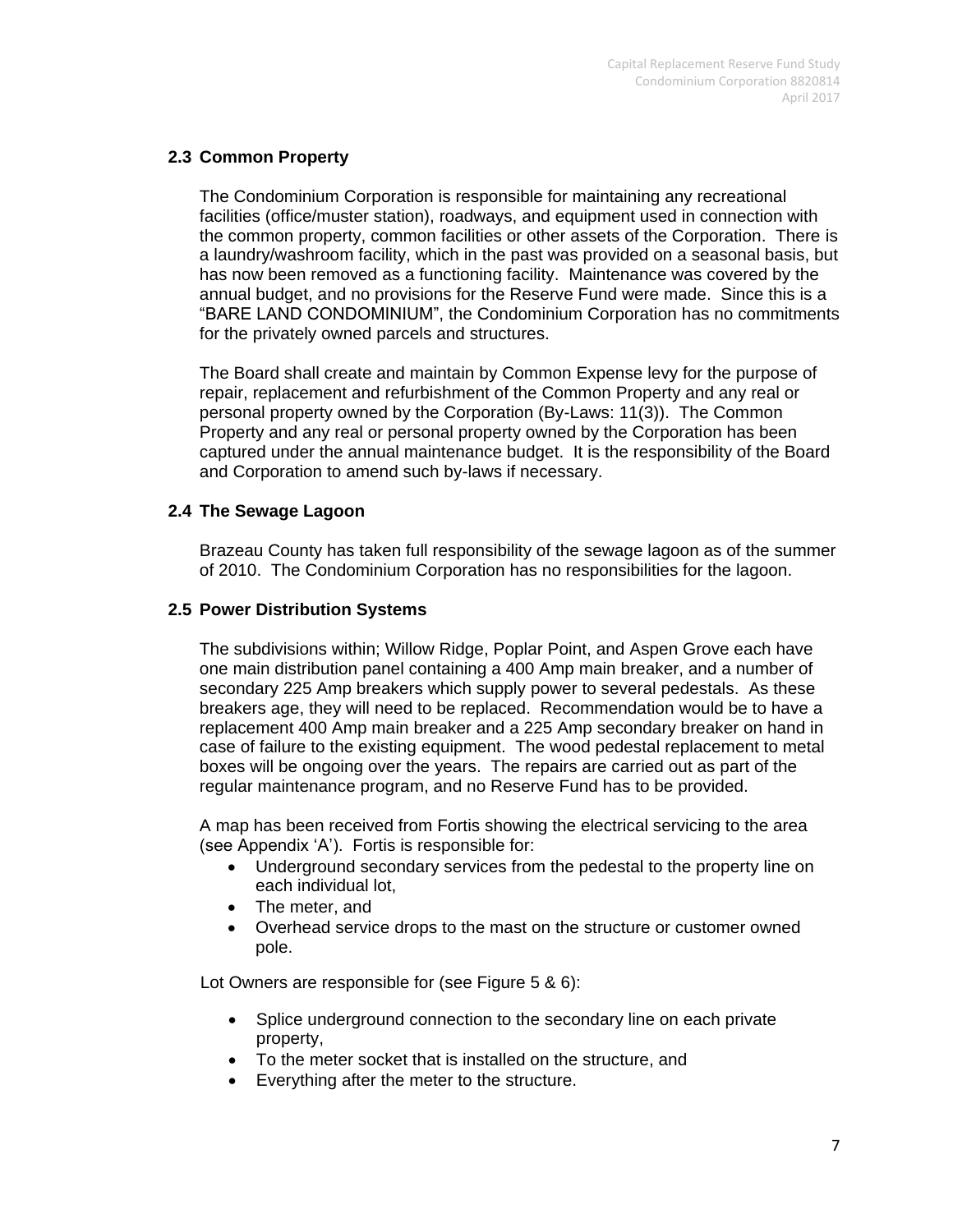Birchwood Condo is responsible for:

- Wire down from the mast and then to the meter socket,
- Customer owned metering facilities (wood pedestals),
- Everything after the meter is the customer's responsibility (ex: Common Property, water well houses, etc.), and
- Underground services not noted on the attached map (Appendix 'A').

Note: it is only Birchwood Condo's responsibility if they are the "customer" for that particular service. There are also other electrical services that are not noted on the attached map. Birchwood is to take caution when locating these lines in the near future. Further clarification maybe required from Fortis on electrical responsibilities.



**Figure 5: Power Distribution Responsibility Example 1**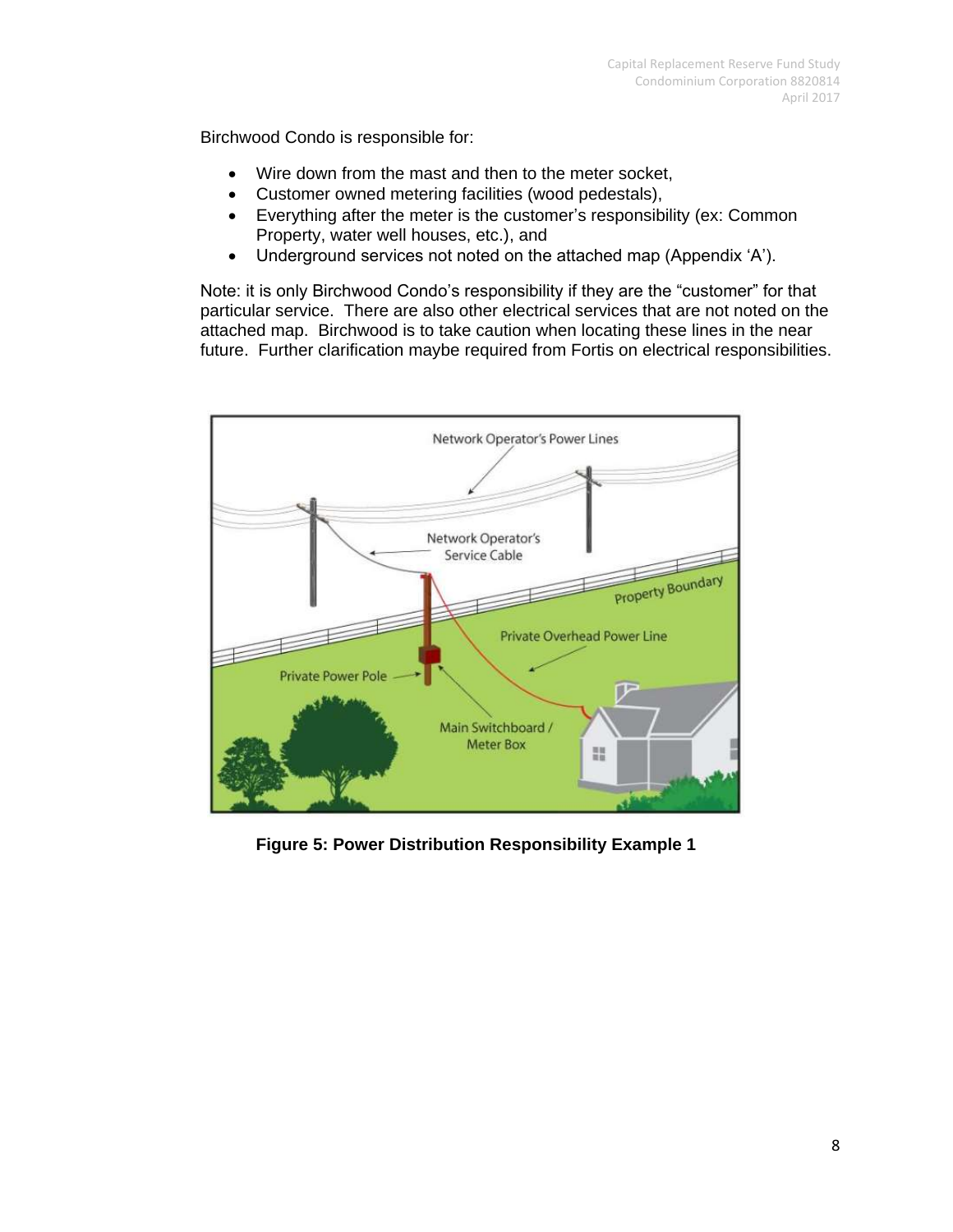

**Figure 6: Power Distribution Responsibility Example 2**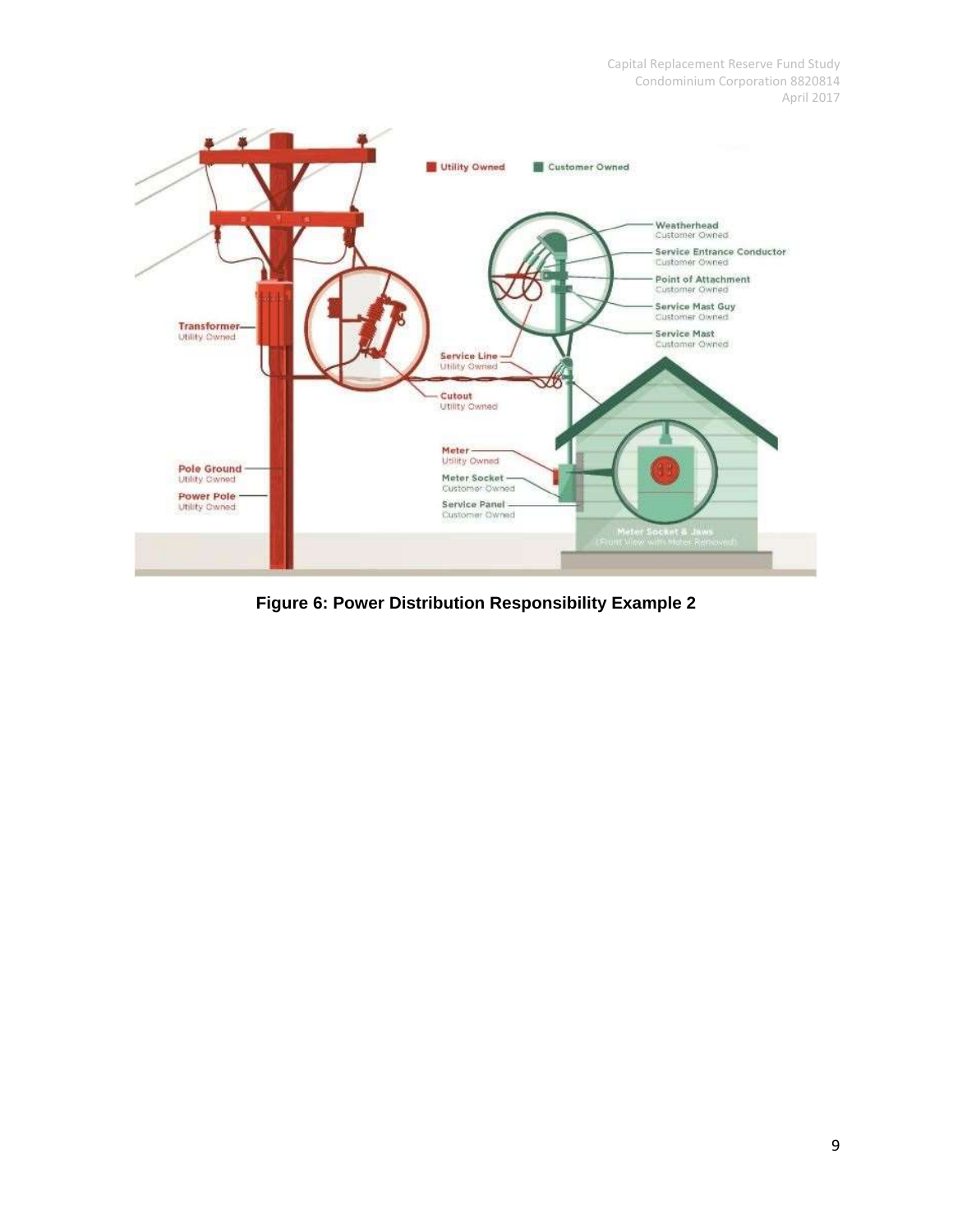# **3.0 COST ESTIMATES AND LIFE EXPECTANCY**

|                                   | Item                                                                               | <b>Cost Estimate</b> |  |  |
|-----------------------------------|------------------------------------------------------------------------------------|----------------------|--|--|
| <b>Bridge</b>                     |                                                                                    |                      |  |  |
|                                   | Bridge Replacement w/ Abutment Repairs                                             | \$150,000.00         |  |  |
|                                   |                                                                                    |                      |  |  |
| <b>Water Distribution Systems</b> |                                                                                    |                      |  |  |
|                                   | <b>Replace Water Mains</b>                                                         | \$100,000.00         |  |  |
|                                   | New well (per subdivision)                                                         | \$28,000.00          |  |  |
|                                   | New Pump (per subdivision)                                                         | \$8,000.00           |  |  |
|                                   |                                                                                    |                      |  |  |
| <b>Cedar Glen</b>                 |                                                                                    |                      |  |  |
|                                   | Existing Bldg Expansion (6'x12') w/ Labor                                          | \$2,280.00           |  |  |
|                                   |                                                                                    |                      |  |  |
| <b>Power Distribution System</b>  |                                                                                    |                      |  |  |
|                                   | 400 Amp Main Breaker w/ Enclosure & Labor                                          | \$4,500.00           |  |  |
|                                   | 225 Amp Secondary Breaker w/ Enclosure & Labor                                     | \$2,800.00           |  |  |
|                                   |                                                                                    |                      |  |  |
|                                   | TOTAL RESERVE FUND CONTRIBUTION                                                    | \$295,580.00         |  |  |
|                                   | Note: The above noted cost estimate is based on our knowledge of standard cost per |                      |  |  |

### **3.1 Cost Estimate for Reserve Fund**

Note: The above noted cost estimate is based on our knowledge of standard cost per labour and material. Due to the evolving market, costs have varied up to 30% of the standard market cost. Therefore, Keystone cannot be responsible for the cost variation in this market.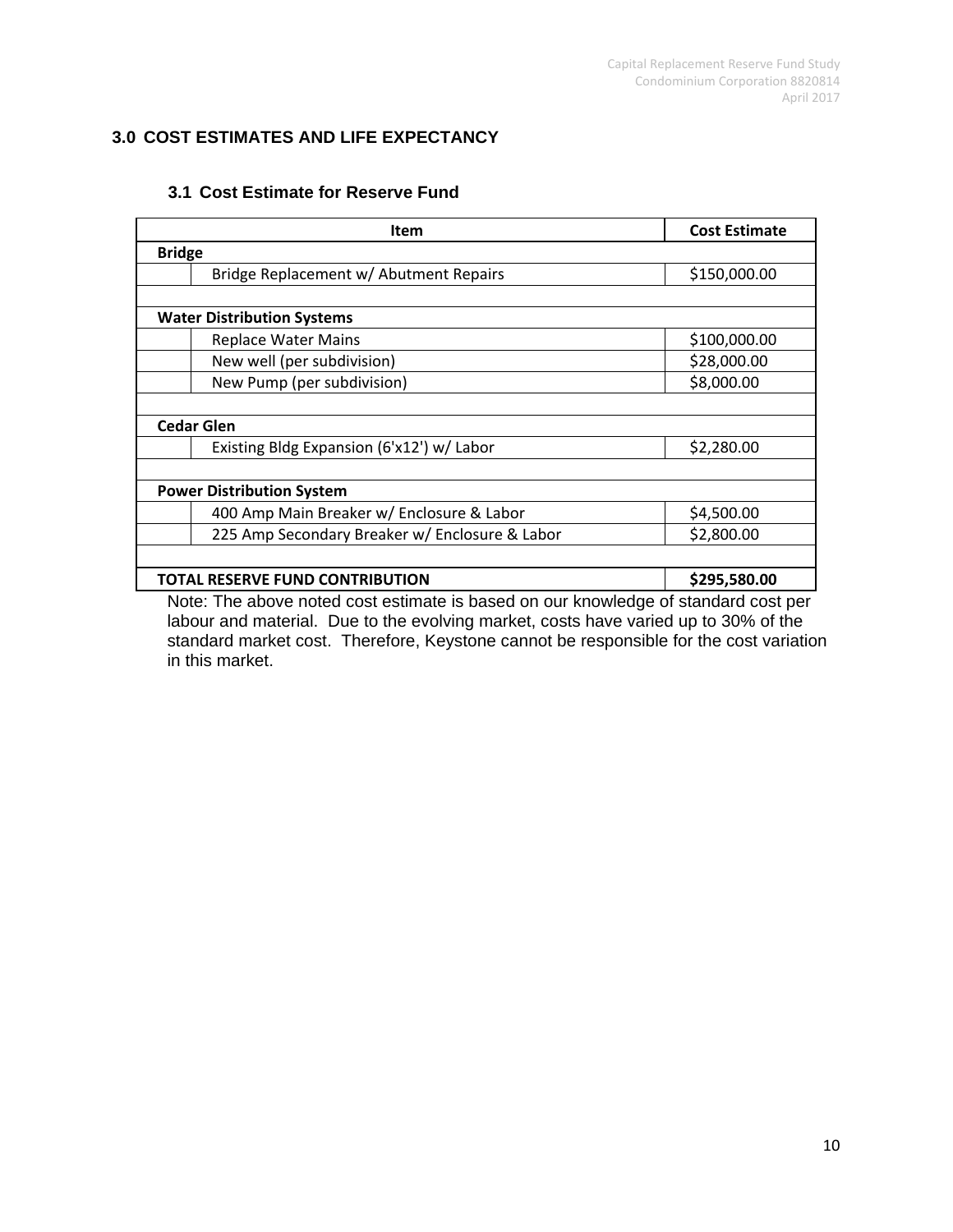| 3.2 Cost Estimate for Maintenance Budget |  |
|------------------------------------------|--|
|------------------------------------------|--|

|                       | <b>Item</b>                                                 | <b>Cost Estimate</b> |  |  |
|-----------------------|-------------------------------------------------------------|----------------------|--|--|
| <b>Bridge Repairs</b> |                                                             |                      |  |  |
|                       | Deck Board replacement w/ Labor                             | \$1,480.00           |  |  |
|                       | Grading around Access/Exit w/ Labor                         | \$1,050.00           |  |  |
|                       | Sleeve Repairs w/ Labor                                     | \$740.00             |  |  |
|                       | Bumper Pad Repairs w/ Labor                                 | \$345.00             |  |  |
|                       | Removal of Vegetation w/ Labor                              | \$650.00             |  |  |
|                       |                                                             |                      |  |  |
|                       | <b>Water Distribution Systems</b>                           |                      |  |  |
|                       | <b>Water Leak Detection - Estimate</b>                      | \$4,000.00           |  |  |
|                       |                                                             |                      |  |  |
|                       | <b>Cedar Glen</b>                                           |                      |  |  |
|                       | Metal Vents w/ Labor                                        | \$150.00             |  |  |
|                       | Development/Building Permits                                | \$500.00             |  |  |
|                       | Soffit & All Trims w/ Labor                                 | \$288.00             |  |  |
|                       | Electric Panel Heater w/ Labor                              | \$500.00             |  |  |
|                       |                                                             |                      |  |  |
|                       | <b>Aspen Grove</b>                                          |                      |  |  |
|                       | Metal Vents w/ Labor                                        | \$150.00             |  |  |
|                       | Electric Panel Heater w/ Labor                              | \$500.00             |  |  |
|                       |                                                             |                      |  |  |
| <b>Willow Ridge</b>   |                                                             |                      |  |  |
|                       | Methane Monitor w/ Labor                                    | \$250.00             |  |  |
|                       | Shingles (30 yr) w/ Labor                                   | \$1,018.00           |  |  |
|                       | Electric Panel Heater w/ Labor                              | \$500.00             |  |  |
|                       |                                                             |                      |  |  |
|                       | <b>TOTAL MAINTENANCE BUDGET CONTRIBUTION</b><br>\$12,121.00 |                      |  |  |

Note: The above noted cost estimate is based on our knowledge of standard cost per labour and material. Due to the evolving market, costs have varied up to 30% of the standard market cost. Therefore, Keystone cannot be responsible for the cost variation in this market.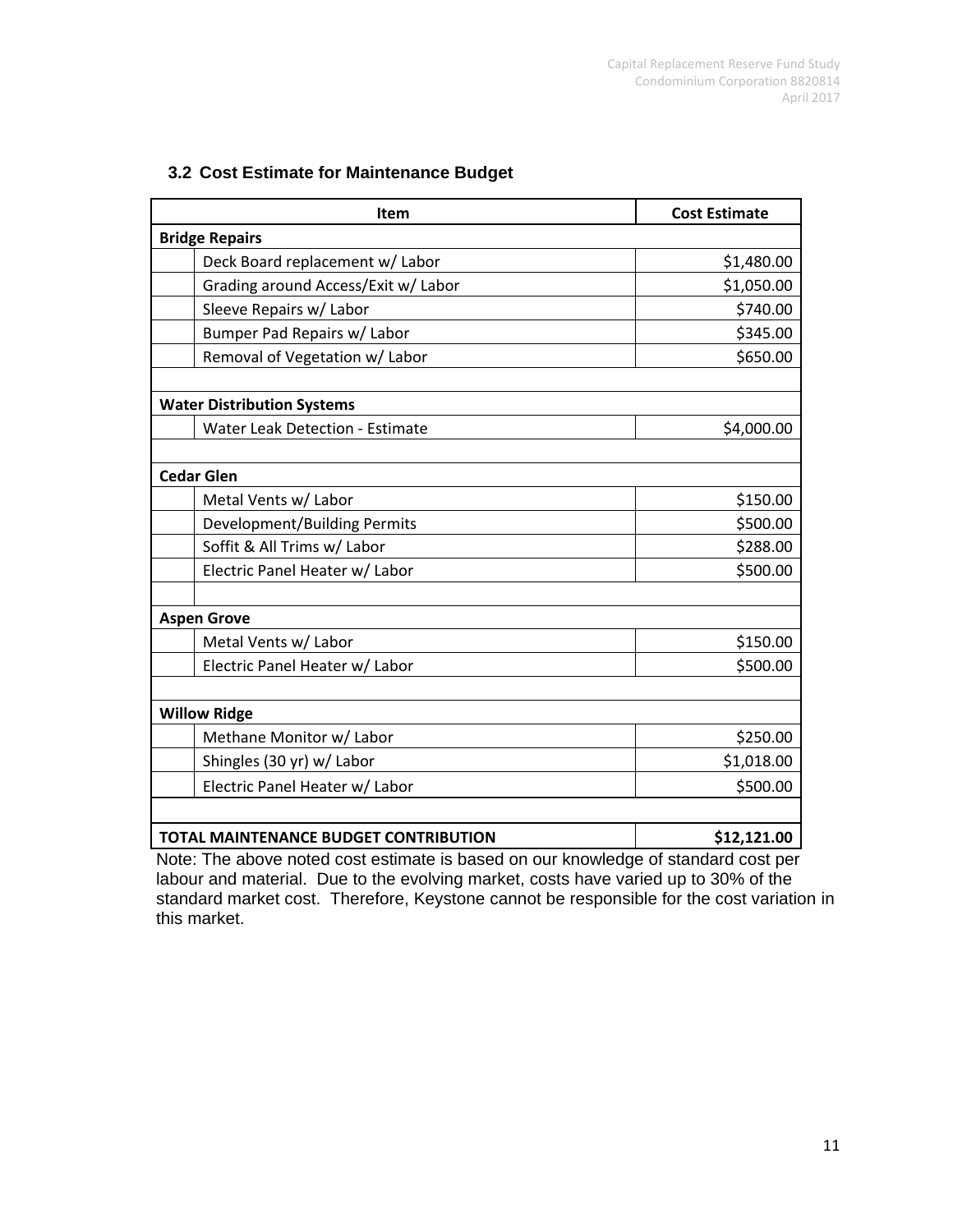#### **3.3 Estimated Life Expectancy**

Unless substantial damage is caused to the bridge by severe flood or excessive weight, its life expectancy could be assumed to be approximately twenty-five years. Repairs of the bridge deck, railing, abutments and approaches should be considered as an annual maintenance item.

The average life time of a well pump amounts to about twelve years in this project. As the pumps increase in age, they should be included in the reserve fund. The lifetime of a well installation depends on the formations tapped, the quality of the finishing, and on its productivity. The life expectancy may vary from ten to thirty years or longer.

The Office/Muster Station has a life time of fifty years or more. With continual maintenance and upkeep of the building and its services, this life expectancy can be exceeded.

The Power Distribution Systems life expectancy is unknown. The electrical system should be monitored occasionally for maintenance purposes.

# **4.0 RECOMMENDATIONS AND SOURCE OF FUNDS**

It is recommended to provide a total of **\$295,580.00** for the **RESERVE FUND**. It is important to keep written records of the performance of the equipment, major repairs, and the water analysis results.

The capital needed to maintain the Condominium Corporation shall be contributed from all the registered lot owners as noted in the By-Laws of The Owners: Condominium Corporation No. 8820814. Once the budget is approved and adopted by all parties, a copy of the budget, together with a statement or notice setting forth each owner's assessment, on a site-by-site basis, with respect therefore, shall be delivered or mailed to each registered lot owner (By-Law: 18). Should the Board be unable to provide the Corporation with an approved budget for the ensuing fiscal year, owners will be required to maintain monthly payments at the same rate as for the preceding fiscal year until such budget, and current assessments have been established (refer to all By-Laws for proper procedures).

The corporation must provide to the owners for the owners' information copies of that approved reserve fund plan prior to the collection of any funds for the purposes of those matters dealt with in the reserve fund report on which the approved reserve plan was based and that are to be carried out pursuant that report.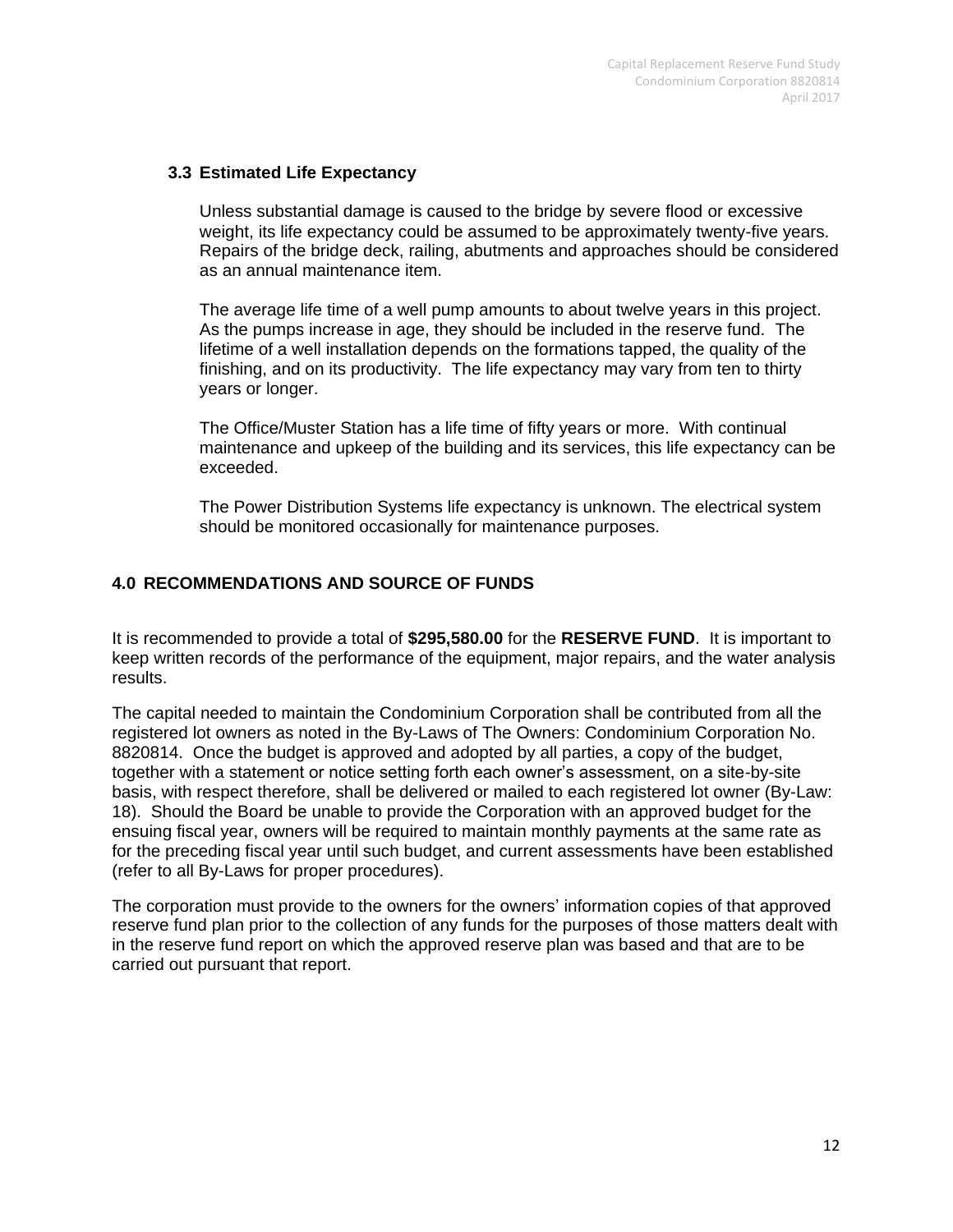## **5.0 CLOSURE**

This report uses the Condominium Property Act, June 13, 2016 to determine the current requirements. Should you have any questions or concerns, please do not hesitate to contact the undersigned.

Yours truly,

**Keystone Field Engineering Inc.**

Karrie Jones, C. Tech.

Architectural Technologist

/kj